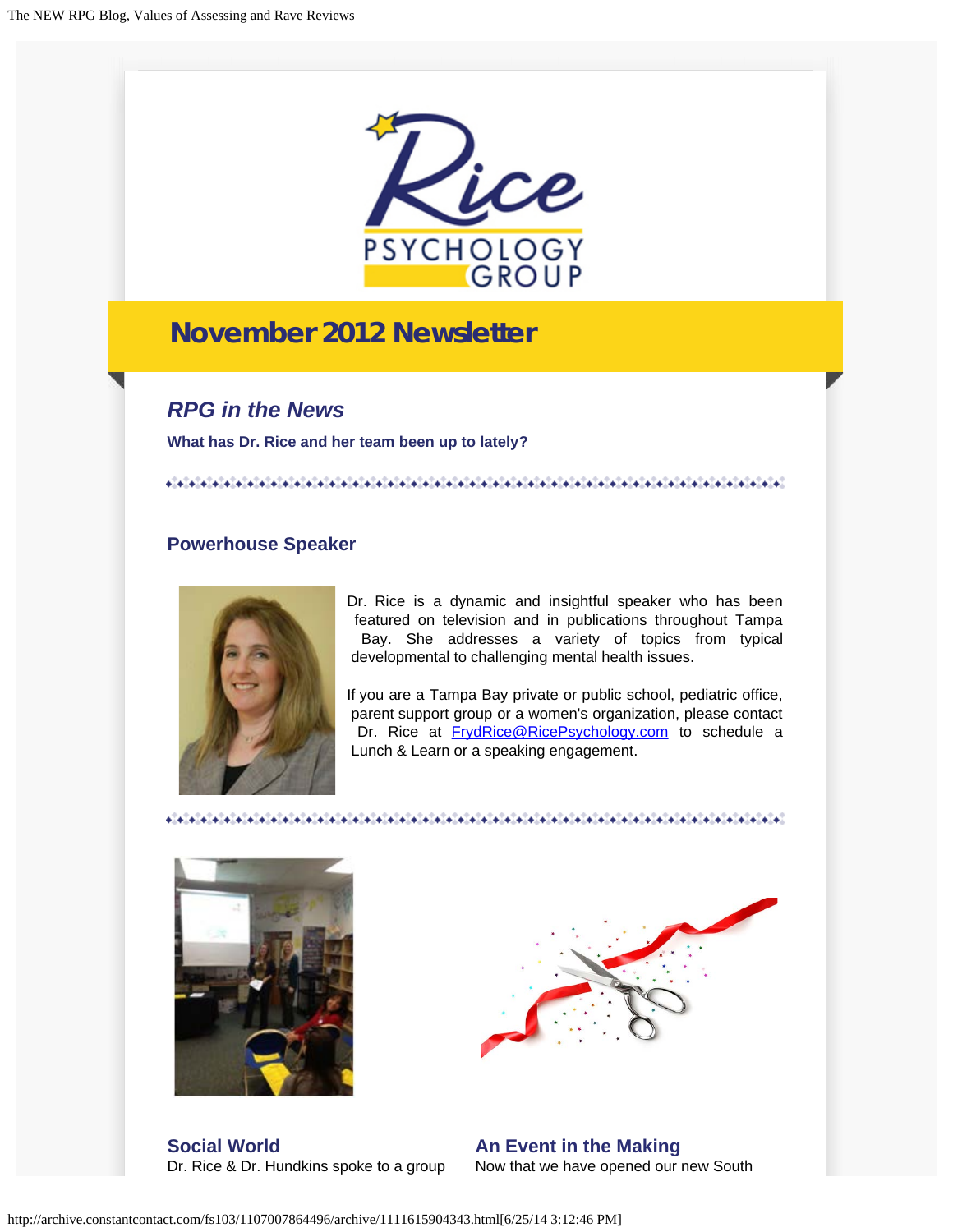of parents at Friends of Tampa Day School about Social Skills for a Social World. They look forward to their next visit!

 Tampa office, we are excited to be working on a community open house event. Stay right here for details on what we have instore!

# *Making the Grade*

### **The Value of an Assessment**

When learning or behavior challenges cannot be well understood through a diagnostic interview, we turn to a more formal assessment process. Through the administration of targeted testing, we develop a profile for strengths and weaknesses and individualize strategies for success. A comprehensive evaluation provides guidance for treatment, community and school interventions.



Find out what RPG [Testing and Assessments](http://ricepsychology.com/how-we-can-help/testing-assessment/) may help explain and the scope of evaluations available.

#### 

# *From the RPG Blog*

### **Functioning Through**



It is necessary for various cognitive skills to work well alone and together for effective executive functioning to take place. When individuals have ADHD and related Executive Functioning Impairment, generally one or more of six broad skill areas are affected that may make every day performance difficult.

The six functions that effect [cognitive functioning in ADHD](http://ricepsychology.com/six-functions/) and Executive Functioning Impairment are...

 $\mathcal{L}(\mathcal{A},\mathcal{A})=\mathcal{L}(\mathcal{A},\mathcal{A})=\mathcal{L}(\mathcal{A},\mathcal{A})=\mathcal{L}(\mathcal{A},\mathcal{A})=\mathcal{L}(\mathcal{A},\mathcal{A})=\mathcal{L}(\mathcal{A},\mathcal{A})=\mathcal{L}(\mathcal{A},\mathcal{A})=\mathcal{L}(\mathcal{A},\mathcal{A})=\mathcal{L}(\mathcal{A},\mathcal{A})=\mathcal{L}(\mathcal{A},\mathcal{A})=\mathcal{L}(\mathcal{A},\mathcal{A})=\mathcal{L}(\mathcal{A},\mathcal{A})=\mathcal{$ 

### *Victory Quotes*

#### **We Hear You!**

What was particularly enjoyable about Dr. Rice's presentation to Schaarai Zedek Preschool and Child Development Center?

Here are just a few comments from the 40+ teachers who attended:

- *You were great! I enjoyed it a lot. Hope you can come back!*
- *Dr. Rice's comfortable nature.*
- *Dr. Rice has such a positive attitude!*
- *Information immersed with humor is so important.*